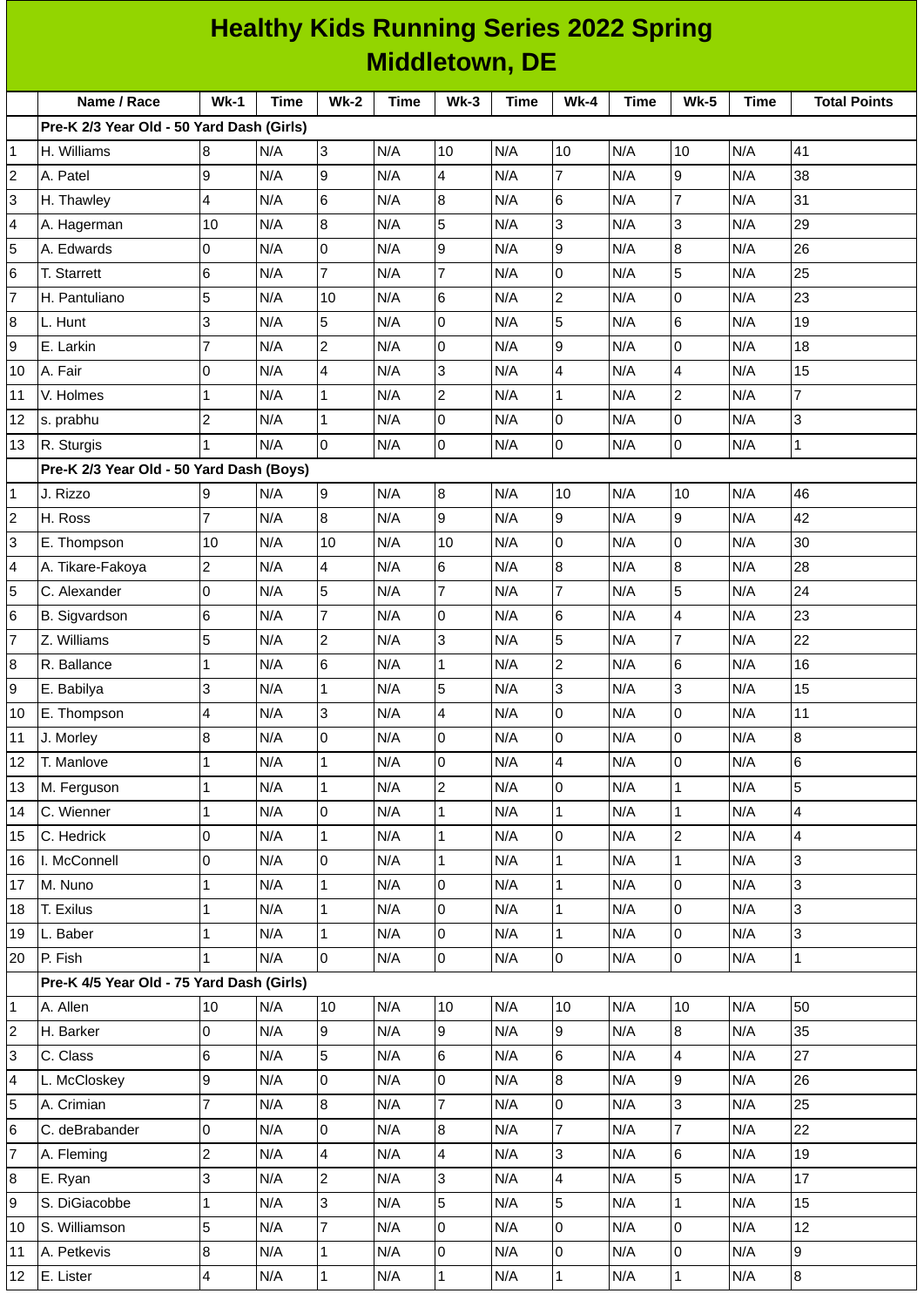| <b>Healthy Kids Running Series 2022 Spring</b> |
|------------------------------------------------|
| <b>Middletown, DE</b>                          |

| 13                      | H. Wienner                                  | $\mathbf{1}$   | N/A   | $\mathbf{1}$   | N/A   | $\overline{c}$      | N/A   | $\overline{c}$ | N/A   | $\overline{2}$ | N/A   | $8\,$          |
|-------------------------|---------------------------------------------|----------------|-------|----------------|-------|---------------------|-------|----------------|-------|----------------|-------|----------------|
| 14                      | J. Abdullah                                 | 0              | N/A   | 6              | N/A   | O                   | N/A   | $\overline{0}$ | N/A   | 0              | N/A   | 6              |
| 15                      | R. Jones                                    | 1              | N/A   | $\mathbf{1}$   | N/A   | $\overline{1}$      | N/A   | $\mathbf{1}$   | N/A   | 0              | N/A   | $\overline{4}$ |
|                         | Pre-K 4/5 Year Old - 75 Yard Dash (Boys)    |                |       |                |       |                     |       |                |       |                |       |                |
| 1                       | N. Heyser                                   | 10             | N/A   | $10\,$         | N/A   | 10                  | N/A   | 9              | N/A   | 10             | N/A   | 49             |
| $\overline{\mathbf{c}}$ | <b>B.</b> McConnell                         | 6              | N/A   | 8              | N/A   | 8                   | N/A   | $\overline{7}$ | N/A   | $\overline{7}$ | N/A   | 36             |
| 3                       | S. Exilus                                   | $\mathbf{1}$   | N/A   | $\overline{7}$ | N/A   | 9                   | N/A   | 8              | N/A   | $\bf{8}$       | N/A   | 33             |
| 4                       | C. Phelan                                   | 8              | N/A   | 6              | N/A   | $\overline{7}$      | N/A   | 4              | N/A   | 5              | N/A   | 30             |
| 5                       | A. Baber                                    | 9              | N/A   | 9              | N/A   | $\mathbf 0$         | N/A   | 10             | N/A   | 0              | N/A   | 28             |
| 6                       | T. Greenway                                 | $\overline{7}$ | N/A   | 3              | N/A   | 5                   | N/A   | $\overline{3}$ | N/A   | 4              | N/A   | 22             |
| $\overline{7}$          | L. Weinstein                                | $\overline{c}$ | N/A   | 5              | N/A   | 4                   | N/A   | $\mathbf{1}$   | N/A   | 6              | N/A   | 18             |
| 8                       | B. Hudson                                   | 5              | N/A   | 0              | N/A   | $\mathbf 0$         | N/A   | $\overline{c}$ | N/A   | 9              | N/A   | 16             |
| 9                       | P. Sadowsky                                 | $\mathbf{1}$   | N/A   | 4              | N/A   | 6                   | N/A   | $\mathbf{1}$   | N/A   | $\mathbf{1}$   | N/A   | 13             |
| 10                      | F. Hastings                                 | 4              | N/A   | 0              | N/A   | $\mathsf{O}\xspace$ | N/A   | 5              | N/A   | 3              | N/A   | 12             |
| 11                      | D. O'Reilly                                 | 0              | N/A   | $\mathbf 1$    | N/A   | $\overline{0}$      | N/A   | $\,6$          | N/A   | $\overline{c}$ | N/A   | 9              |
| 12                      | C. Sturgis                                  | 1              | N/A   | 0              | N/A   | $\overline{c}$      | N/A   | $\mathbf{1}$   | N/A   | $\mathbf{1}$   | N/A   | 5              |
| 13                      | P. Ebanks                                   | $\mathbf{1}$   | N/A   | $\overline{c}$ | N/A   | 0                   | N/A   | $\mathbf{1}$   | N/A   | $\mathbf{1}$   | N/A   | 5              |
| 14                      | <b>B.</b> Silva                             | 1              | N/A   | $\mathbf{1}$   | N/A   | $\overline{0}$      | N/A   | $\mathbf{1}$   | N/A   | $\mathbf{1}$   | N/A   | 4              |
| 15                      | L. Koch                                     | $\mathbf{1}$   | N/A   | 0              | N/A   | 3                   | N/A   | $\overline{0}$ | N/A   | 0              | N/A   | 4              |
| 16                      | <b>B. DVORAK</b>                            | 3              | N/A   | 0              | N/A   | 0                   | N/A   | 0              | N/A   | 0              | N/A   | 3              |
| 17                      | J. Tyler                                    | $\mathbf{1}$   | N/A   | 0              | N/A   | $\overline{0}$      | N/A   | $\mathbf{1}$   | N/A   | 0              | N/A   | $\overline{2}$ |
|                         | Kindergarten & 1st Grade - 1/4 Mile (Girls) |                |       |                |       |                     |       |                |       |                |       |                |
| 1                       | M. Porcelli                                 | 9              | 01:56 | 10             | 01:44 | 10                  | 01:48 | 10             | 01:45 | 9              | 01:48 | 48             |
| 2                       | E. Maguire                                  | 5              | 02:06 | 9              | 01:48 | 9                   | 01:49 | 9              | 01:48 | 10             | 01:43 | 42             |
| 3                       | A. Danz                                     | 9              | 01:56 | $\overline{7}$ | 01:54 | 8                   | 01:51 | 5              | 01:57 | 8              | 01:50 | 37             |
| 4                       | V. Junnier                                  | 10             | 01:55 | 8              | 01:51 | $\overline{0}$      | N/A   | 8              | 01:51 | 5              | 01:57 | 31             |
| 5                       | L. Sturgis                                  | $\overline{c}$ | 02:13 | 5              | 02:03 | 7                   | 02:00 | $\overline{7}$ | 01:52 | 7              | 01:53 | 28             |
| 6                       | A. Weinstein                                | 6              | 02:04 | 6              | 02:01 | 6                   | 02:02 | 6              | 01:53 | 4              | 01:58 | 28             |
| 7                       | A. Fisher                                   | 17             | 02:01 | $\overline{2}$ | 02:08 | 3                   | 02:09 | $\mathbf{1}$   | 02:16 | 3              | 01:59 | 16             |
| 8                       | M. Greenway                                 | 1              | 02:14 | 4              | 02:06 | 5                   | 02:04 | 4              | 01:59 | 2              | 02:00 | 16             |
| 9                       | D. Burchett                                 | $\mathbf{1}$   | 02:22 | 3              | 02:07 | $\mathbf{1}$        | 02:17 | 3              | 02:03 | 6              | 01:55 | 14             |
| 10                      | M. Hunt                                     | 4              | 02:11 | $\mathbf 1$    | 02:30 | $\mathbf{1}$        | 02:16 | $\mathbf{1}$   | 02:08 | $\mathbf{1}$   | 02:17 | 8              |
| 11                      | S. Kim                                      | 3              | 02:12 | $\mathbf{1}$   | 02:27 | 0                   | N/A   | $\mathbf{1}$   | 02:09 | $\mathbf 1$    | 02:07 | 6              |
| 12                      | L. Zone                                     | 1              | 02:16 | $\mathbf{1}$   | 02:15 | 4                   | 02:08 | 0              | N/A   | 0              | N/A   | 6              |
| 13                      | J. Richards                                 | $\mathbf{1}$   | 02:30 | $\mathbf{1}$   | 02:41 | O                   | N/A   | $\mathbf{1}$   | 02:59 | $\mathbf{1}$   | 02:28 | 4              |
| 14                      | B. Koch                                     | $\mathbf{1}$   | 02:50 | $\mathbf{1}$   | 02:19 | 0                   | N/A   | $\mathbf{1}$   | 02:17 | $\mathbf{1}$   | 03:56 | 4              |
| 15                      | L. Hastings                                 | 1              | 02:30 | 0              | N/A   | O                   | N/A   | $\overline{c}$ | 02:05 | $\mathbf{1}$   | 02:05 | 4              |
| 16                      | M. Vuckovic                                 | 1              | 02:15 | $\overline{c}$ | 02:08 | O                   | N/A   | $\mathbf 1$    | 02:14 | 0              | N/A   | 4              |
| 17                      | Z. Koch                                     | $\mathbf{1}$   | 02:23 | 0              | N/A   | $\mathbf{2}$        | 02:10 | $\overline{0}$ | N/A   | 0              | N/A   | 3              |
| 18                      | I. Amato                                    | $\mathbf{1}$   | 02:35 | $\mathbf{1}$   | 02:21 | $\overline{0}$      | N/A   | 0              | N/A   | 0              | N/A   | $\overline{c}$ |
| 19                      | C. Fountain                                 | $\mathbf{1}$   | 02:21 | $\mathbf{1}$   | 02:29 | 0                   | N/A   | $\overline{0}$ | N/A   | 0              | N/A   | $\overline{2}$ |
|                         | Kindergarten & 1st Grade - 1/4 Mile (Boys)  |                |       |                |       |                     |       |                |       |                |       |                |
| 1                       | G. Vanderslice                              | 10             | 01:49 | 9              | 01:45 | 10                  | 01:44 | $\overline{7}$ | 01:46 | 9              | 01:41 | 45             |
| 2                       | A. Tobin                                    | 9              | 01:50 | 8              | 01:47 | 9                   | 01:45 | 10             | 01:40 | 8              | 01:42 | 44             |
| 3                       | O. Ferguson                                 | 6              | 01:58 | 10             | 01:43 | $\overline{7}$      | 01:52 | 10             | 01:40 | 10             | 01:40 | 43             |
| 4                       | W. Williams                                 | 1              | 02:09 | 8              | 01:47 | 8                   | 01:46 | $8\,$          | 01:45 | $\overline{0}$ | N/A   | 25             |
| 5                       | J. Parkinson                                | 3              | 02:07 | 4              | 01:54 | 6                   | 01:55 | 5              | 01:51 | 6              | 01:45 | 24             |
| 6                       | C. Cain                                     | 5              | 02:00 | 6              | 01:52 | 0                   | N/A   | 6              | 01:50 | 0              | N/A   | 17             |
| 7                       | P. Vanderslice                              | $\mathbf 1$    | 02:26 | $\pmb{0}$      | N/A   | 4                   | 02:00 | 4              | 01:52 | 5              | 01:52 | 14             |
|                         |                                             |                |       |                |       |                     |       |                |       |                |       |                |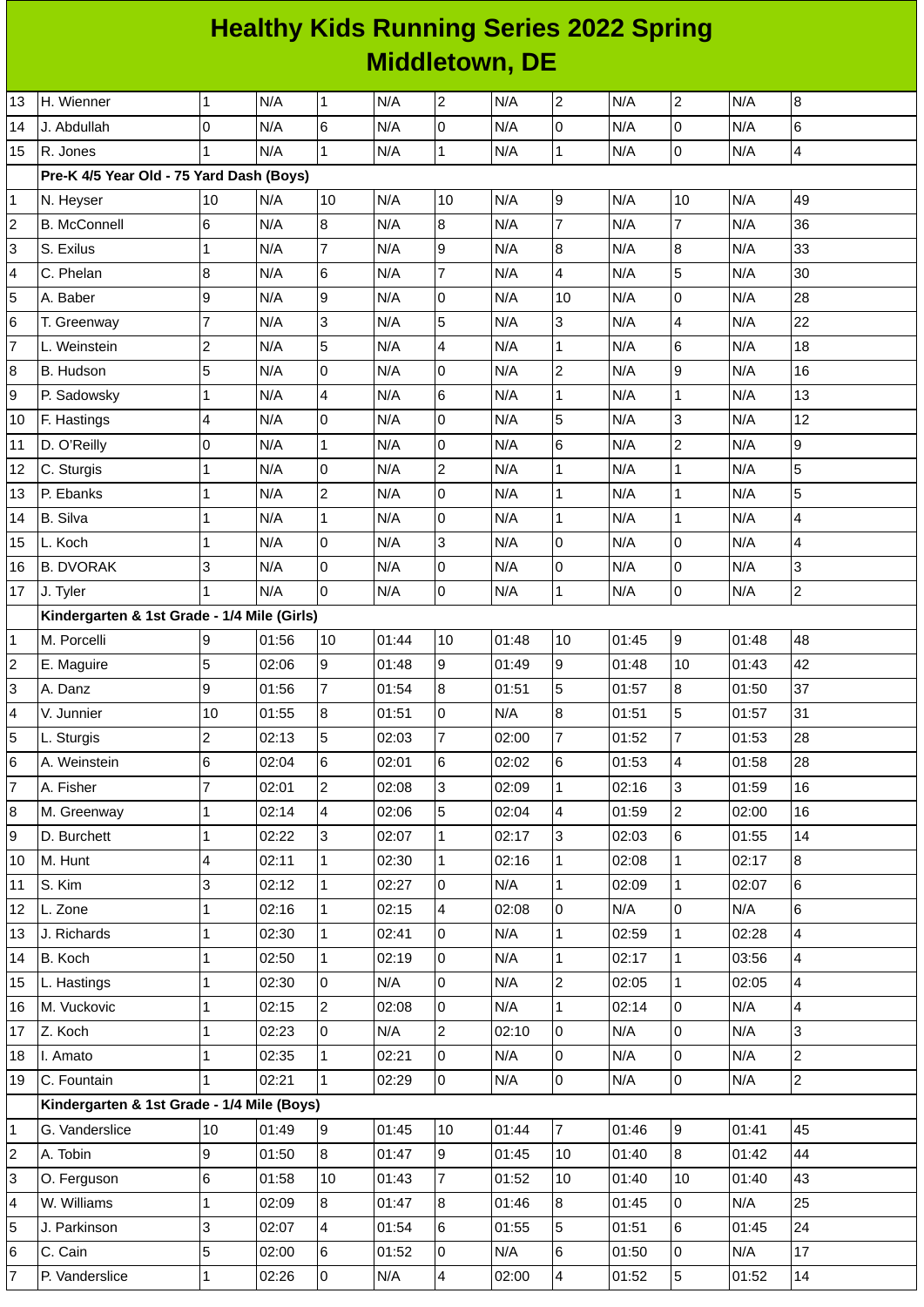## **Healthy Kids Running Series 2022 Spring Middletown, DE**

| 8                       | K. Gillespie                       | 8              | 01:51 | l0                       | N/A   | $\overline{0}$ | N/A   | $\mathbf{1}$   | 01:58 | 4              | 01:58 | 13             |
|-------------------------|------------------------------------|----------------|-------|--------------------------|-------|----------------|-------|----------------|-------|----------------|-------|----------------|
| 9                       | D. Estok                           | 4              | 02:06 | l0                       | N/A   | 4              | 02:00 | $\mathbf 1$    | 01:56 | 3              | 02:01 | 12             |
| 10                      | C. O'Reilly                        | 0              | N/A   | $\overline{c}$           | 01:58 | $\mathsf 0$    | N/A   | 3              | 01:53 | $\overline{7}$ | 01:43 | 12             |
| 11                      | A. Sappington                      | $\mathbf 1$    | 03:03 | $6\phantom{.}6$          | 01:52 | 5              | 01:59 | 0              | N/A   | 0              | N/A   | 12             |
| 12                      | J. Crimian                         | $\overline{7}$ | 01:57 | $\mathbf 1$              | 02:07 | $\mathbf{1}$   | 02:08 | 0              | N/A   | $\overline{c}$ | 02:03 | 11             |
| 13                      | M. Kukulka                         | 0              | N/A   | 3                        | 01:56 | $\overline{c}$ | 02:02 | $\overline{c}$ | 01:55 | $\mathbf 1$    | 02:04 | 8              |
| 14                      | E. Virata                          | $\mathbf{1}$   | 02:35 | $\mathbf{1}$             | 02:52 | $\mathbf{1}$   | 02:20 | $\mathbf{1}$   | 02:11 | $\mathbf{1}$   | 02:12 | 5              |
| 15                      | J. Allen                           | $\mathbf 1$    | 02:15 | $\mathbf 1$              | 02:05 | $\mathbf 1$    | 02:05 | $\mathbf 1$    | 02:03 | $\mathbf 1$    | 02:13 | 5              |
| 16                      | J. Alexander                       | $\mathbf 1$    | 02:37 | $\mathbf 1$              | 02:50 | $\mathbf{1}$   | 02:46 | $\mathbf{1}$   | 02:18 | $\mathbf{1}$   | 02:17 | $\overline{5}$ |
| 17                      | A. Blackstone Jr                   | $\mathbf 1$    | 02:33 | $\mathbf 1$              | 02:17 | $\mathbf{1}$   | 02:26 | $\mathbf{1}$   | 02:21 | $\mathbf 1$    | 02:31 | 5              |
| 18                      | M. Bates                           | $\mathbf 1$    | 02:38 | l0                       | N/A   | $\mathbf 1$    | 02:44 | $\mathbf{1}$   | 02:27 | $\mathbf{1}$   | 02:20 | 4              |
| 19                      | <b>B.</b> Sigvardson               | $\mathbf 1$    | 02:22 | $\mathbf 1$              | 02:18 | $\overline{0}$ | N/A   | $\mathbf 1$    | 02:12 | $\mathbf 1$    | 02:13 | 4              |
| 20                      | T. Starrett                        | $\mathbf 1$    | 02:21 | $\mathbf{1}$             | 02:08 | $\mathbf{1}$   | 02:11 | 0              | N/A   | $\mathbf 1$    | 02:14 | 4              |
| 21                      | J. Meyers                          | $\mathbf 1$    | 02:15 | $\mathbf{1}$             | 02:07 | $\overline{0}$ | N/A   | 0              | N/A   | $\mathbf 1$    | 02:25 | 3              |
| 22                      | J. Montone                         | 0              | N/A   | $\mathbf{1}$             | 04:23 | $\mathbf{1}$   | 04:16 | $\mathbf 1$    | 05:43 | 0              | N/A   | 3              |
| 23                      | R. Baber                           | $\mathbf 1$    | 02:08 | $\mathbf 1$              | 02:14 | $\overline{0}$ | N/A   | $\mathbf{1}$   | 02:13 | $\mathsf 0$    | N/A   | 3              |
| 24                      | M. Dixon                           | 3              | 02:07 | l0                       | N/A   | $\overline{0}$ | N/A   | $\mathbf 0$    | N/A   | 0              | N/A   | 3              |
| 25                      | K. Folke                           | 1              | 02:17 | $\mathbf 1$              | 02:01 | $\overline{0}$ | N/A   | 0              | N/A   | 0              | N/A   | $\overline{c}$ |
| 26                      | M. Amato                           | $\mathbf 1$    | 02:20 | $\mathbf{1}$             | 02:06 | 0              | N/A   | 0              | N/A   | 0              | N/A   | $\overline{c}$ |
| 27                      | A. Morley                          | $\mathbf{1}$   | 02:40 | $\mathbf 1$              | 02:20 | $\overline{0}$ | N/A   | 0              | N/A   | 0              | N/A   | $\overline{c}$ |
| 28                      | K. Holland                         | 0              | N/A   | $\mathbf{1}$             | 02:20 | $\overline{0}$ | N/A   | 0              | N/A   | 0              | N/A   | $\mathbf{1}$   |
|                         | 2nd & 3rd Grade - 1/2 Mile (Girls) |                |       |                          |       |                |       |                |       |                |       |                |
| 1                       | S. Smith                           | 10             | 03:45 | $\overline{8}$           | 03:43 | $\overline{7}$ | 04:03 | 9              | 03:52 | 8              | 03:55 | 42             |
| $\overline{\mathbf{c}}$ | L. Atwood                          | 9              | 03:51 | $\overline{7}$           | 03:52 | $\bf{8}$       | 03:56 | $\overline{7}$ | 03:58 | 9              | 03:46 | 40             |
| 3                       | M. Atwood                          | 8              | 03:55 | $\overline{7}$           | 03:52 | 9              | 03:53 | 8              | 03:57 | $\overline{7}$ | 04:10 | 39             |
| 4                       | I. Walton                          | 0              | N/A   | 9                        | 03:42 | 10             | 03:39 | 10             | 03:35 | 10             | 03:36 | 39             |
| 5                       | O. Morgan                          | $\overline{7}$ | 04:05 | $\overline{c}$           | 04:13 | $\,$ 6         | 04:09 | 6              | 04:05 | 6              | 04:20 | 27             |
| 6                       | A. Taylor                          | 6              | 04:12 | $\overline{3}$           | 04:12 | $\overline{3}$ | 04:32 | 5              | 04:15 | 4              | 04:29 | 21             |
| $\overline{7}$          | A. Hunt                            | 4              | 04:24 | 1                        | 04:26 | 4              | 04:28 | 4              | 04:17 | 3              | 04:39 | 16             |
| 8                       | S. Fleming                         | 5              | 04:17 | $\mathbf{1}$             | 04:18 | 5              | 04:19 | $\overline{c}$ | 04:38 | $\overline{c}$ | 04:54 | 15             |
| 9                       | C. White                           | 3              | 04:31 | $\overline{0}$           | N/A   | $\overline{c}$ | 04:37 | 3              | 04:31 | 5              | 04:24 | 13             |
| 10                      | A. Horsey                          | 0              | N/A   | 10                       | 03:31 | $\pmb{0}$      | N/A   | 0              | N/A   | $\mathsf 0$    | N/A   | 10             |
| 11                      | G. Amato                           | $\overline{c}$ | 04:49 | $\overline{4}$           | 04:06 | $\mathsf{O}$   | N/A   | 0              | N/A   | 0              | N/A   | 6              |
| 12                      | E. Virata                          | 1              | 05:01 | $\mathbf{1}$             | 05:11 | $\mathbf{1}$   | 05:24 | $\mathbf{1}$   | 05:22 | $\mathbf{1}$   | 05:22 | $\overline{5}$ |
| 13                      | E. Holland                         | 0              | N/A   | 5                        | 04:01 | 0              | N/A   | 0              | N/A   | 0              | N/A   | 5              |
| 14                      | G. Drechsler                       | $\mathbf 1$    | 05:19 | $\mathbf{1}$             | 04:56 | $\mathbf{1}$   | 05:16 | 0              | N/A   | $\mathbf{1}$   | 05:11 | $\overline{4}$ |
| 15                      | S. Williams                        | 1              | 05:51 | 0                        | N/A   | 0              | N/A   | $\mathbf{1}$   | 05:33 | $\mathbf{1}$   | 05:30 | 3              |
| 16                      | L. Sappington                      | $\mathbf{1}$   | 05:23 | $\mathbf{1}$             | 05:21 | $\mathbf{1}$   | 05:52 | 0              | N/A   | $\overline{0}$ | N/A   | 3              |
|                         | 2nd & 3rd Grade - 1/2 Mile (Boys)  |                |       |                          |       |                |       |                |       |                |       |                |
| $\mathbf 1$             | H. Williams                        | 10             | 03:20 | 10                       | 03:21 | 10             | 03:24 | 10             | 03:13 | 9              | 03:30 | 49             |
| $\overline{c}$          | C. Porcelli                        | 9              | 03:39 | 9                        | 03:31 | 9              | 03:33 | 9              | 03:21 | 10             | 03:10 | 46             |
| 3                       | G. Bates                           | 8              | 03:44 | 8                        | 03:36 | $\overline{8}$ | 03:40 | 8              | 03:39 | 8              | 03:40 | 40             |
| 4                       | J. Drechsler                       | $\overline{7}$ | 03:54 | 7                        | 03:53 | 7              | 03:53 | 0              | N/A   | 6              | 04:02 | 27             |
| 5                       | C. Saunders                        | 5              | 04:05 | $\,6$                    | 03:58 | $6\phantom{.}$ | 03:55 | 3              | 04:22 | 5              | 04:03 | 25             |
| 6                       | A. Taylor                          | 3              | 04:11 | $\overline{\mathcal{A}}$ | 04:22 | $\overline{c}$ | 04:49 | 6              | 03:52 | $\overline{7}$ | 03:56 | 22             |
| $\overline{7}$          | S. Heeman                          | $\overline{c}$ | 04:15 | $\overline{c}$           | 04:52 | 5              | 04:06 | 5              | 03:55 | 4              | 04:10 | 18             |
| 8                       | F. McCloskey                       | $\mathbf 1$    | 04:17 | 5                        | 04:11 | $\overline{0}$ | N/A   | $\overline{7}$ | 03:50 | 3              | 04:11 | 16             |
| 9                       | J. Estok                           | 6              | 04:04 | O                        | N/A   | 4              | 04:07 | 4              | 04:15 | $\mathbf{1}$   | 04:18 | 15             |
| 10                      | J. Class                           | $\mathbf 1$    | 05:24 | 3                        | 04:38 | $\mathbf{1}$   | 05:36 | $\mathbf{1}$   | 04:54 | $\overline{2}$ | 04:15 | 8              |